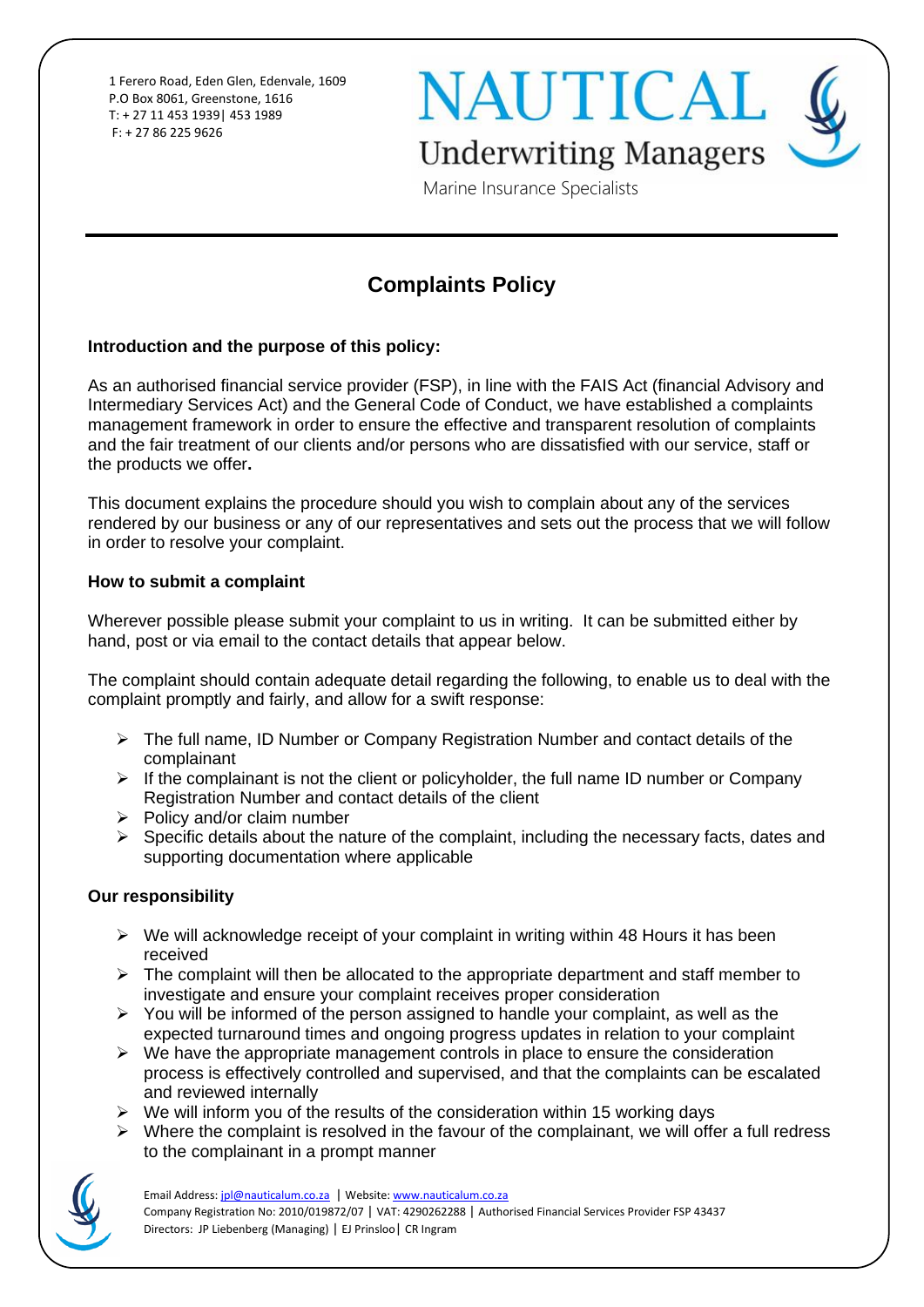- $\triangleright$  If the outcome is not favourable to the complainant, we will provide full written reasons for our decision, as well as further steps which are available to the complainant
- $\triangleright$  As required by legislation we will keep and maintain record of the complaint for five (5) years

#### **If the complaint is not resolved to the complainant's satisfaction:**

If the outcome of the complaint is unfavourable to the client, or is not resolved to the complainant's satisfaction, you then have the following recourse:

- $\triangleright$  Refer the matter to the FAIS Ombud within six (6) months of notification that the complaint could not be resolved in your favour, or within six (6) months of our failure to deal with the complaint
- ➢ Refer the matter to the Ombudsman for Short Term Insurance, if appropriate and within their jurisdiction

Please feel free to contact us if you have any queries or need any assistance.

# **Important Contact Details:**

| <b>Nautical Underwriting Managers (Pty) Ltd</b> |                                               |  |
|-------------------------------------------------|-----------------------------------------------|--|
| <b>Postal Address</b>                           | P.O. Box 8061<br>Greenstone<br>1616           |  |
| <b>Physical Address</b>                         | 1 Ferero Road<br>Edenglen<br>Edenvale<br>1609 |  |
| <b>Contact Person</b>                           | <b>Lizette Prinsloo</b>                       |  |
| <b>Telephone Number</b>                         | 011 453 1989/93                               |  |
| E-mail                                          | Lizettep@nauticalum.co.za                     |  |

# **Your Insurer**

| <b>New National Assurance Limited</b> |                                                       |
|---------------------------------------|-------------------------------------------------------|
| <b>Postal Address</b>                 | P.O. Box 8061<br>Greenstone<br>1616                   |
| <b>Physical Address</b>               | 33 Oxford Road<br>Forest Town<br>Johannesburg<br>2193 |
| <b>Contact Person</b>                 | <b>Imtiaz Bacus</b>                                   |
| <b>Telephone Number</b>               | 011 646 7456                                          |
| E-mail                                | imtiazb@nnac.co.za                                    |

Email Address[: jpl@nauticalum.co.za](mailto:jpl@nauticalum.co.za) | Website[: www.nauticalum.co.za](http://www.nauticalum.co.za/) Company Registration No: 2010/019872/07 | VAT: 4290262288 | Authorised Financial Services Provider FSP 43437 Directors: JP Liebenberg (Managing) | EJ Prinsloo| CR Ingram